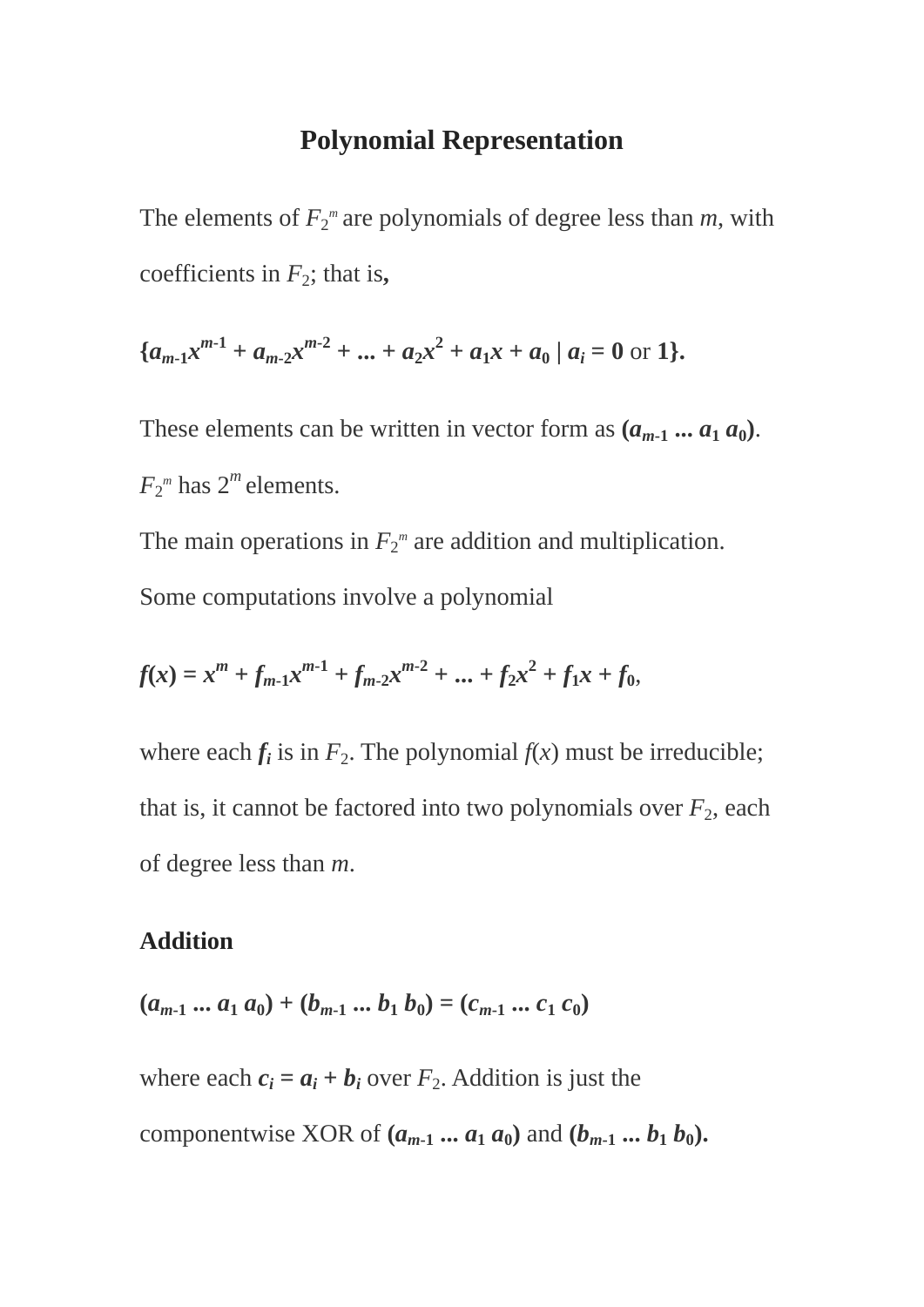### **Subtraction**

In the field  $F_2^m$ , each element  $(a_{m-1} \dots a_1 a_0)$  is its own additive inverse, since  $(a_{m-1} \dots a_1 a_0) + (a_{m-1} \dots a_1 a_0) = (0 \dots 0 \ 0)$ , the additive identity. Thus addition and subtraction are equivalent operations in  $F_2^m$ .

### **Multiplication**

$$
(a_{m-1} \dots a_1 a_0) (b_{m-1} \dots b_1 b_0) = (r_{m-1} \dots r_1 r_0)
$$

where  $r_{m-1}x^{m-1} + \dots + r_1x + r_0$  is the remainder when the polynomial  $(a_{m-1}x^{m-1} + ... + a_1x + a_0)$   $(b_{m-1}x^{m-1} + ... + b_1x + b_0)$  is divided by the polynomial  $f(x)$  over  $F_2$ . (Note that all polynomial coefficients are reduced modulo 2.)

### **Exponentiation**

The exponentiation  $(a_{m-1} \dots a_1 a_0)^e$  is performed by multiplying together *e* copies of  $(a_{m-1} \dots a_1 a_0)$ .

### **Multiplicative Inversion**

There exists at least one element  $g$  in  $F_2^m$  such that all non-zero elements in  $F_2^m$  can be expressed as a power of  $g$ . Such an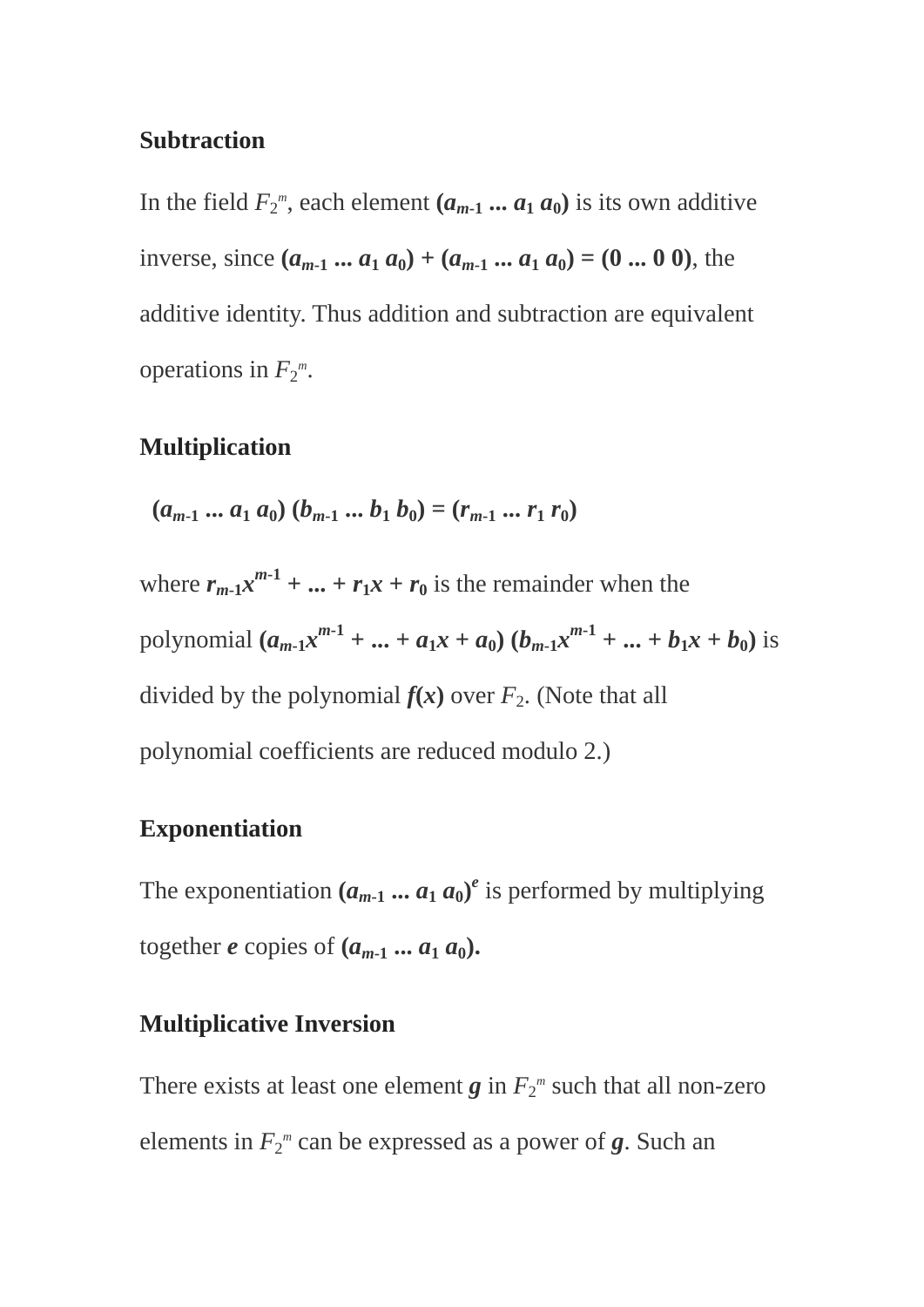element  $g$  is called a *generator* of  $F_2^m$ . The multiplicative inverse of an element  $a = g^i$  is  $a^{-1} = g^{(-i) \mod (2^m - 1)}$ .

# *F***2 4 with Polynomial Representation**

The elements of  $F_2^4$  are the 16 vectors:

**(0000) (0001) (0010) (0011) (0100) (0101) (0110) (0111) (1000) (1001) (1010) (1011) (1100) (1101) (1110) (1111).**

The irreducible polynomial used will be  $f(x) = x^4 + x + 1$ . The following are sample calculations.

### **Addition**

 $(0110) + (0101) = (0011).$ 

### **Multiplication**

(1101) (1001)  $=(x^3 + x^2 + 1)(x^3 + 1) \bmod f(x)$  $= x^6 + x^5 + 2x^3 + x^2 + 1 \mod f(x)$  $= x^6 + x^5 + x^2 + 1$  mod  $f(x)$  (coefficients are reduced modulo 2)  $= (x<sup>4</sup> + x + 1)(x<sup>2</sup> + x) + (x<sup>3</sup> + x<sup>2</sup> + x + 1) \text{ mod } f(x)$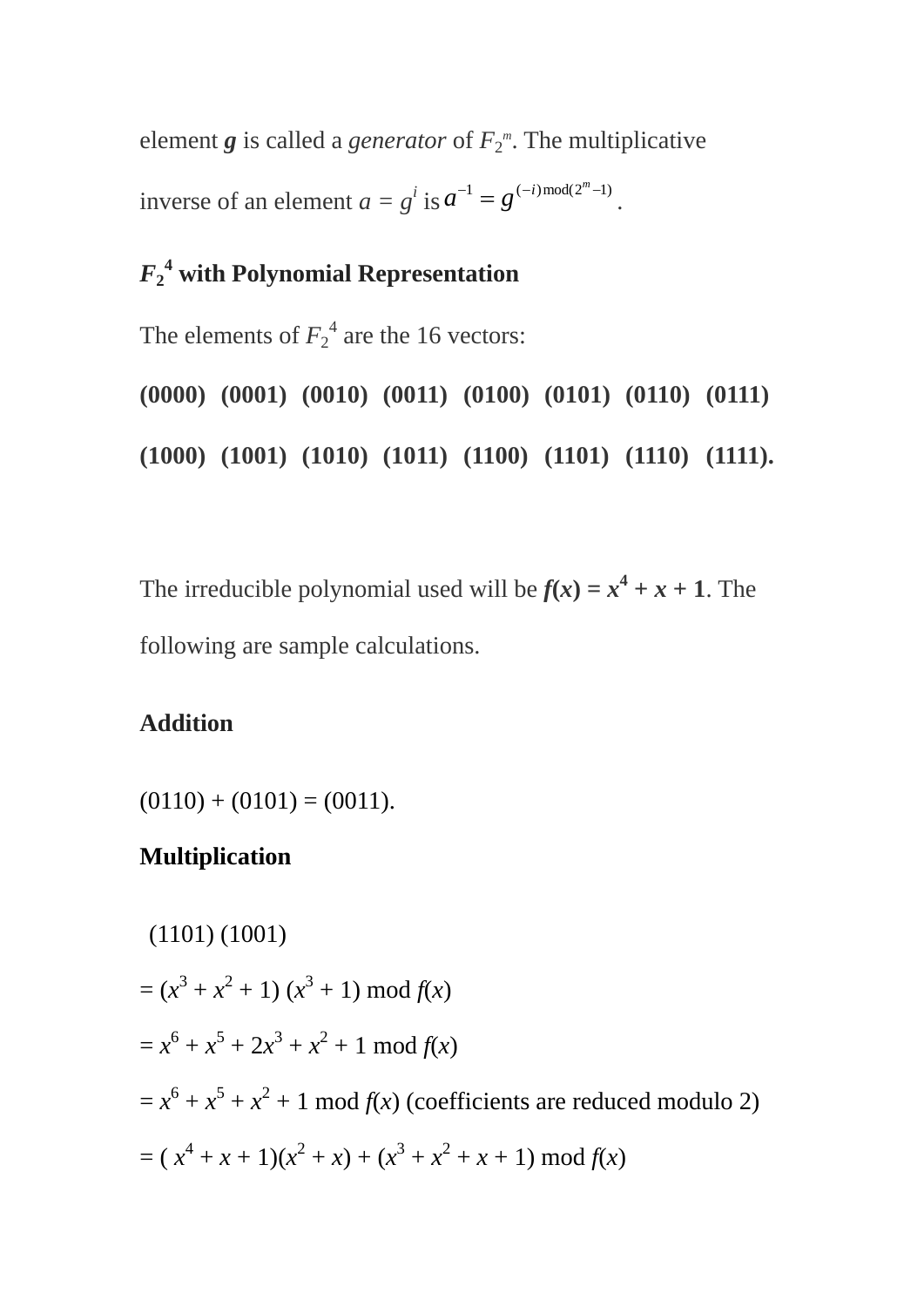$$
= x3 + x2 + x + 1
$$
  
= (1111).

# **Exponentiation**

To compute  $(0010)^5$ , first finds  $(0010)^2$  $= (0010) (0010)$  $= x x \mod f(x)$  $=(x^4 + x + 1)(0) + (x^2) \bmod f(x)$  $= x^2$  $= (0100).$ Then  $(0010)^4$  $=(0010)^{2}(0010)^{2}$  $= (0100) (0100)$  $= x^2 x^2 \mod f(x)$  $=(x^4 + x + 1)(1) + (x + 1) \bmod f(x)$  $= x + 1$  $= (0011).$ Finally,  $(0010)^5$  $=(0010)^4(0010)$  $= (0011) (0010)$  $=(x + 1)(x) \mod f(x)$  $=(x^2 + x) \bmod f(x)$  $= (x<sup>4</sup> + x + 1)(0) + (x<sup>2</sup> + x) \text{ mod } f(x)$  $= x^2 + x$  $= (0110).$ 

# **Multiplicative Inversion**

The element  $g = (0010)$  is a generator for the field. The powers

of *g* are: